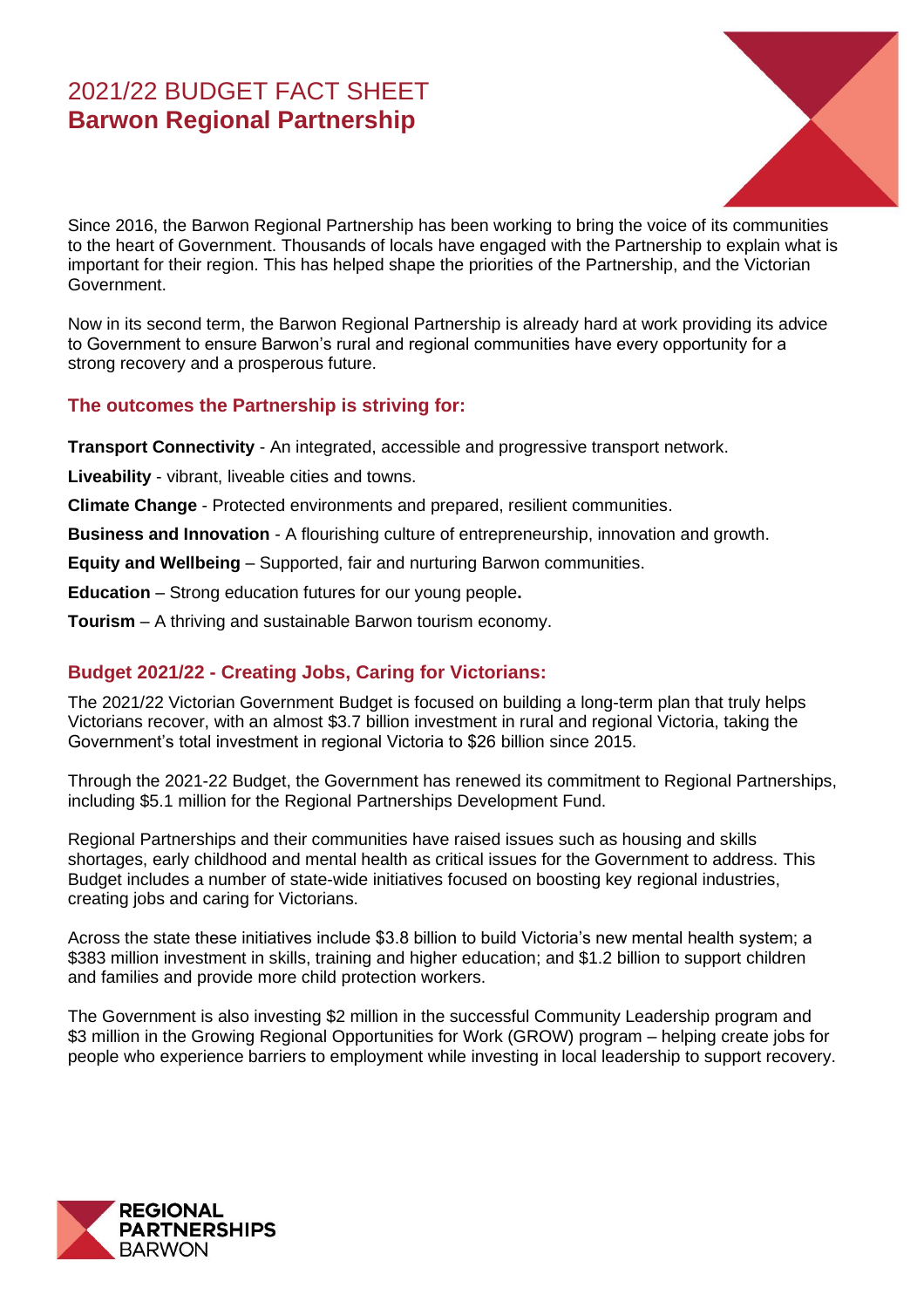## **Victorian Budget initiatives that support the Barwon region:**

- **\$8.5 million** towards the **Northern Aquatic and Community Hub**.
- Funding to deliver **a new community hospital for Torquay** as part of an overall **\$556 million** investment in community hospitals across Victoria.
- A share in **\$94 million** to upgrade **Aireys Inlet Primary School**.
- A share in **\$44 million** to further plan, upgrade and maintain our regional roads. In the Barwon region this includes:
	- o Planning for corridor improvements to the Surf Coast Highway, and the Bellarine Link Stage 1 at Geelong.
	- o Improvements to enhance traffic flows at Barwon Heads.
- A share in **\$20 million** to support Geelong Tech School.
- Geelong will be home to one of seven regional learning centres for the **\$148 million** Victorian Academy of Teaching and Leadership.
- **\$20 million** to build a dedicated children's emergency department at the University Hospital Geelong.
- A share in **\$78 million** to expand the network of specialist family violence courts, including a location in Geelong.
- A share of **\$38 million** to build and open new residential Alcohol and Other Drugs (AOD) rehabilitation beds, including new services in Corio.
- A share in **\$28 million** to redevelop Life Saving Victoria's Point Lonsdale beach base.
- Funding of **\$5 million** will also deliver upgrades to improve boating safety, including at Apollo Bay.
- Funding to **enhance the visitor experience** and keep **Geelong Arts Centre's** programming active during the final stage of its redevelopment project.

## **Victorian Budget initiatives that support all regions:**

Barwon will share in a range of significant state-wide investments including:

- **\$7.1 billion** to continue building a world-class healthcare system, including **\$556 million** to build and expand 10 community hospitals.
- **\$3.8 billion** to build Victoria's new mental health system.
- **\$252 million** to provide housing support, including targeted initiatives to address homelessness.
- **\$94 million** in upgrades to 17 regional schools
- **\$716 million** for school programs and support for our teaching workforce, including **\$148 million** to establish the Victorian Academy of Teaching and Leadership, dedicated to the professional learning and development of Victorian teachers.
- \$167 million to continue the roll out of universal three-year-old kindergarten, covering the whole state in 2022.
- **\$209 million** to further support the TAFE and training sector.
- **\$86 million** to establish the Victorian Skills Authority to champion and strengthen the vocational education and training sector.
- **\$218 million** for mental health support in schools.